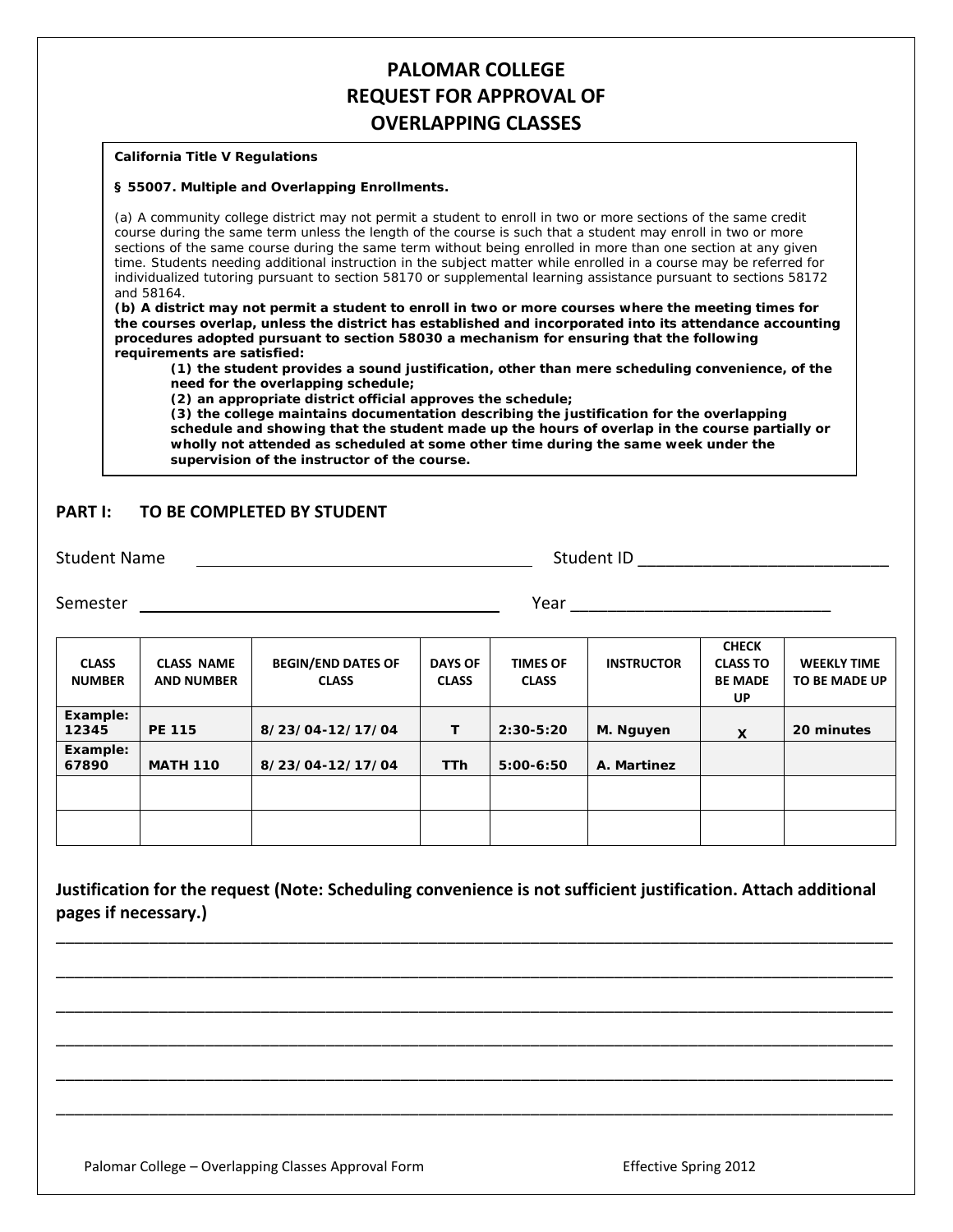## **PART II: TO BE COMPLETED BY INSTRUCTOR OF OVERLAPPING CLASS:**

- A. As instructor of the overlapping class, I understand that I am required under **California Title V Regulation 55007 B3**, to provide documentation **"that the student made up the hours of overlap."** *\_\_\_\_Instructor Initials*
- B. I will meet with the student **weekly** on the dates and times (start and end times) shown on the attached log (beginning with first meeting through end of semester). *\_\_\_\_ Instructor Initials*
- C. I will submit the detailed log, complete with my signature and that of the student on the last day of the semester to the divisional dean*. \_\_\_\_Instructor Initials*
- D. I understand that the completed and signed log is an official record of attendance and must be submitted to the Divisional Dean by the last day of the semester. *\_\_\_\_Instructor Initials*

Signature of Instructor of Overlapping Class Date

\_\_\_\_\_\_\_\_\_\_\_\_\_\_\_\_\_\_\_\_\_\_\_\_\_\_\_\_\_\_\_\_\_\_\_\_\_\_\_\_\_\_\_\_\_\_\_\_\_\_

\_\_\_\_\_\_\_\_\_\_\_\_\_\_\_\_\_\_\_\_\_\_\_\_\_\_\_\_\_\_\_\_\_\_\_\_\_\_\_\_\_\_\_\_\_\_\_\_\_\_

\_\_\_\_\_\_\_\_\_\_\_\_\_\_\_\_\_\_\_\_\_\_\_\_\_\_\_\_\_\_\_\_\_\_\_\_\_\_\_\_\_\_\_\_\_\_\_\_\_\_

\_\_\_\_\_\_\_\_\_\_\_\_\_\_\_\_\_\_\_\_\_\_\_\_\_\_\_\_\_\_\_\_\_\_\_\_\_\_\_\_\_\_\_\_\_\_\_\_\_\_

Signature of Student **Date** 

**PART III: AUTHORIZING SIGNATURES:**

Department Chair **Date** Date

Division Dean **Date** Date **Date** 

Palomar College – Overlapping Classes Approval Form Francisco College – Overlapping Costs Approval Form Francisco